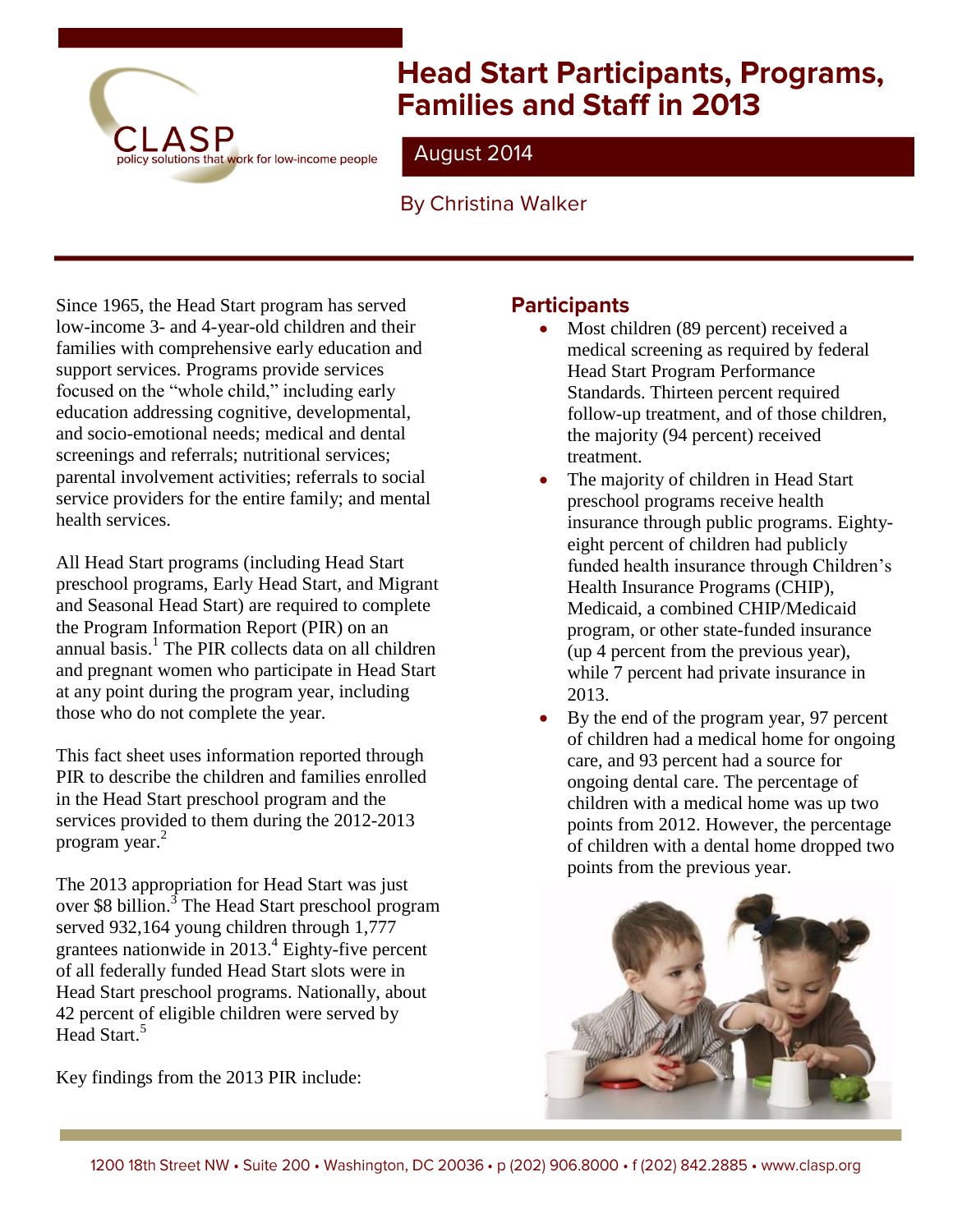#### **Head Start Participants, Programs, Families, and Staff in 2013**



### August 2014

- Twelve percent of enrolled children had a disability, about half (52 percent) of whom were diagnosed prior to the Head Start year. Among those preschool children diagnosed with a disability, almost all of them (99 percent) received special education and related services.
- Among children enrolled in Head Start preschool programs, 41 percent were white and 31 percent were African-American. Thirty-six percent were of Hispanic origin, regardless of race.
- Seventy-two percent of children in Head Start preschool programs were from homes where English was the primary language, and 23 percent were from homes speaking primarily Spanish. Other languages each accounted for 1 percent or less of the total Head Start preschool population.
- Five percent of children in Head Start programs in 2013 received a child care subsidy.

#### **Programs**

- In 2013, the total number of funded Head Start preschool slots was 816,953.
- Ninety-six percent of Head Start preschool slots were center-based. Two percent were in home-based programs, which included weekly home visits and group socialization activities. Slots in family child care homes, locally designed programs, and combination programs each comprised 1 percent or less of all Head Start preschool slots in 2013.

## **Families**

- Fifty-nine percent of families with children in Head Start preschool were single-parent families, and 41 percent included two parents.
- Most Head Start preschool families (63 percent) included at least one working

parent, and 14 percent of families included a parent in school or job training.

- Seventy-four percent of Head Start preschool families accessed at least one support service in 2013, with parenting education (48 percent) and health education (45 percent) accessed most frequently. Other frequently accessed services included emergency and crisis intervention, adult education, and child abuse/neglect services.
- The percentage of families receiving benefits from the Special Supplemental Nutrition Program for Women, Infants, and Children (WIC) was 55 percent in 2013. Fifteen percent of Head Start preschool families received cash assistance under the Temporary Assistance for Needy Families (TANF) program in 2013—a decrease of 2 percent from the previous year.

## **Staff**

 $\overline{a}$ 

- Ninety-five percent of Head Start preschool teachers had at least an associate degree (A.A.) in early childhood education or a related field— 2 percent increase from 2012. In addition, 67 percent of teachers had a bachelor's degree (B.A.) or higher in early childhood education or a related field—a 5 percent increase from 2012.
- Head Start preschool teachers earned an average of \$29,650 in 2013—well below the national average for preschool and kindergarten teachers (\$38,040 in 2013). 6

<sup>&</sup>lt;sup>1</sup> For more information on Head Start Program Information Reports (PIR), visit

[hhttp://eclkc.ohs.acf.hhs.gov/hslc/data/pir.](http://eclkc.ohs.acf.hhs.gov/hslc/Program%20Design%20and%20Management/Head%20Start%20Requirements/Progam%20Information%20Report)

<sup>&</sup>lt;sup>2</sup> For more information on Early Head Start, see CLASP's fact sheet, *Early Head Start Participants, Programs, Families, and Staff in 2013*.

<sup>&</sup>lt;sup>3</sup> This allocation includes the \$1.3 billion spent for Early Head Start.

<sup>&</sup>lt;sup>4</sup> Note: During the 2012-2013 school year, federal budget cuts, known as sequestration, went into effect resulting in